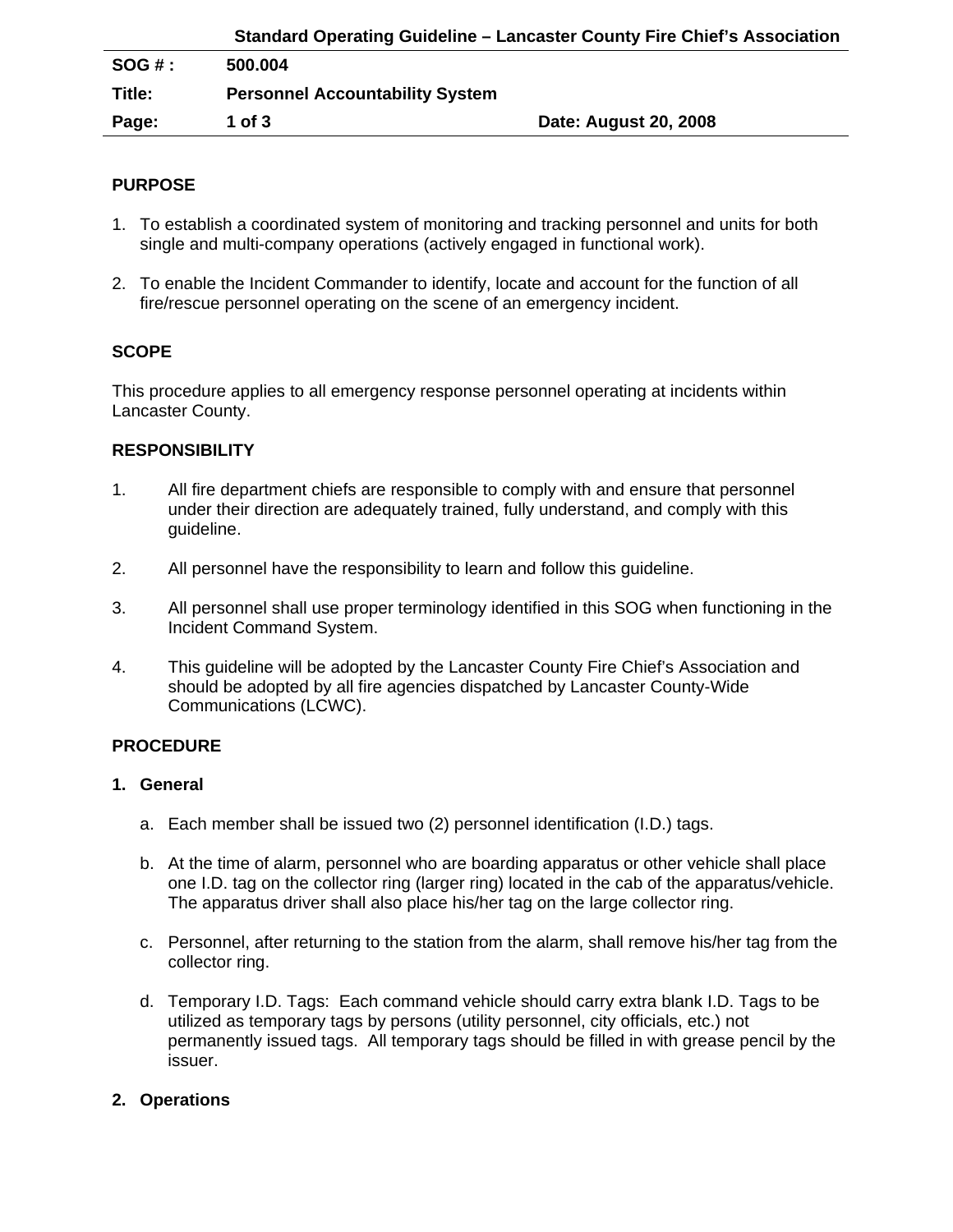|          |                                        | Standard Operating Guideline – Lancaster County Fire Chief's Association |
|----------|----------------------------------------|--------------------------------------------------------------------------|
| $SOG#$ : | 500.004                                |                                                                          |
| Title:   | <b>Personnel Accountability System</b> |                                                                          |
| Page:    | $2$ of $3$                             | Date: August 20, 2008                                                    |

- a. Level I Accountability During single company operations, the collector ring(s) and tags remain with the apparatus unless otherwise instructed by the Incident Commander.
- b. Level II Accountability During multi-company operations of sufficient duration or complexity, the Incident Commander will have a designated person (as soon as possible) gather the collector rings from each unit on the scene, including those companies/units in staging, and bring them to the Command Post where the Accountability Group Supervisor (Accountability) and/or the Incident Commander will organize them on the Accountability board. The Accountability board records the status of each unit on scene and is continually updated. Each unit's collector ring will remain on the accountability board until the unit is released from the incident with all assigned personnel accounted for. The unit's officer is responsible for retrieving the collector ring and tags prior to leaving the scene of an incident.
- c. Once Level II Accountability is established, additional arriving companies, unit(s), other fire/rescue personnel or other individuals shall report to the Command Post to be checked-in (tags collected or issued) Accountability Group Supervisor and given an assignment. No personnel, unit or company will perform any operations including staging until they have completed the check-in process.
- d. The second I.D. Tag will be utilized for areas where a separate controlled point of entry has been established. If a control point has been established, members will place their tag in/on the collection device, or give their tag to the person assigned to the control point. Upon exiting the contolled area members will be responsible to reclaim their tags from the collection device or person at the control point.
- 3. Personal Accountability Report Check Procedures
	- a. Personnel Accountability Report (PAR): A PAR is a roll call of units to determine if anyone is unaccounted for during an emergency incident. At designated intervals or after certain unusual or catastrophic events, the Incident Commander or Accountability Group Supervisor will perform a PAR check of only the engaged units. Units in Staging or Rehab should not be roll called. The PAR Check will be preceded by the following announcement on the fire ground frequency, "All Units on the fire ground stand by for a PAR Check". A roll call will then be initiated by announcing the unit, division or group supervisor designation first, and then waiting for a response. Once a response is received the status board will be the marked indicating a positive PAR check was received for that unit, Group or Division.
		- Example: Command "Engine 100 from Command" Engine 100's response – "Engine 100" Command – "Engine 100, do you have PAR?" Engine 100 – "Engine 100 has PAR"

If a unit fails to respond to the PAR check, or responds with less than full accountability, then the Incident Commander will immediately active the RIT Company and consider activating the Mayday SOG.